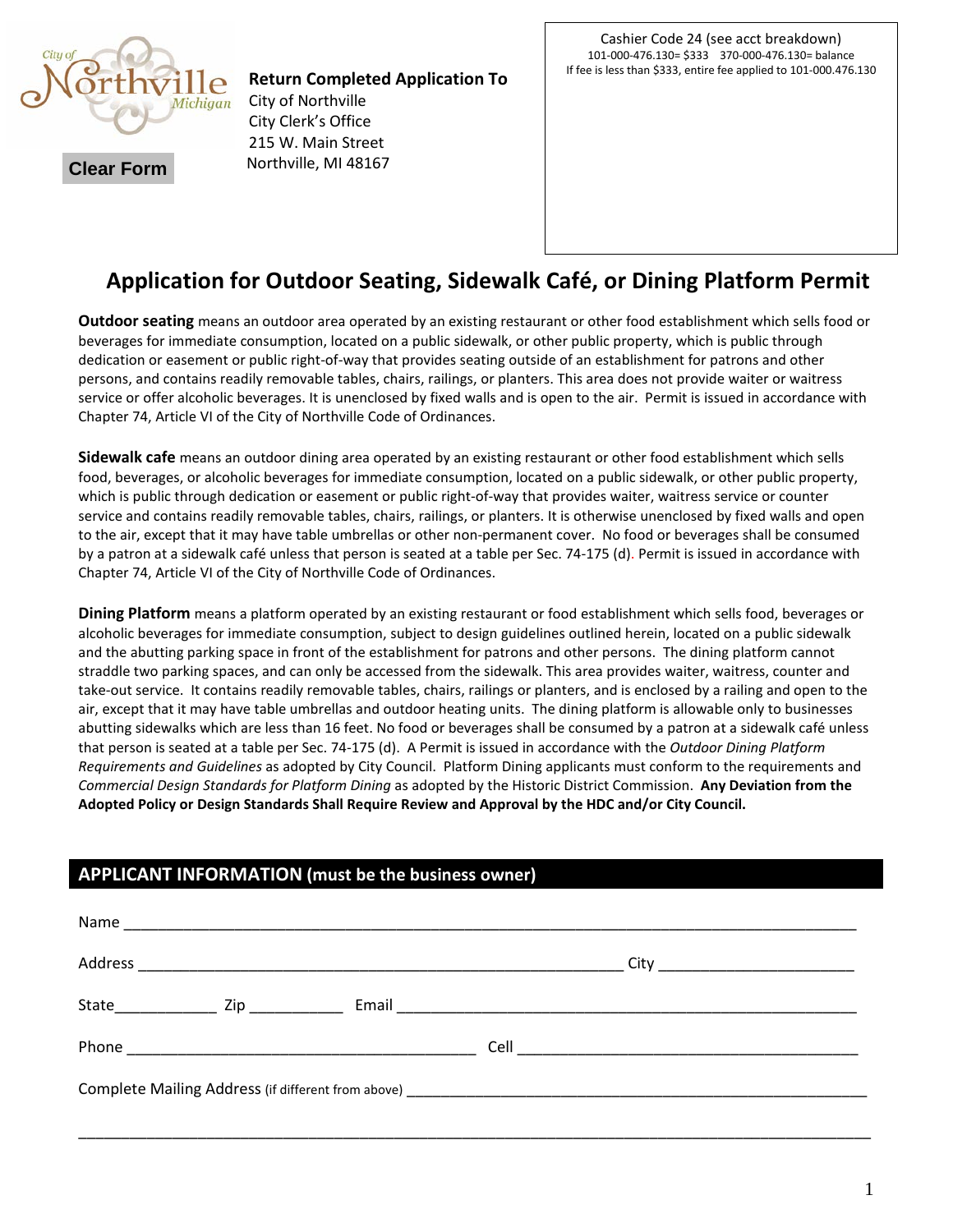# **BUSINESS & PROPERTY OWNER INFORMATION**

| Business License current (renewed)   $ Yes \cap No$ [Permit will not be issued if Business License is not current]                                                                       |
|------------------------------------------------------------------------------------------------------------------------------------------------------------------------------------------|
| All taxes, utility billings, parking tickets, or other amounts owed to the City are current $\Box$ Yes<br>No                                                                             |
| [Permit will not be issued if any are delinquent]<br>Business located in the Historic District     Yes   No                                                                              |
| Applicant/Business Owner also the property owner     Yes     No [If no, Property owner must sign below or attach signed authorization]                                                   |
|                                                                                                                                                                                          |
|                                                                                                                                                                                          |
|                                                                                                                                                                                          |
| I support the request of the applicant to operate a Sidewalk Café, Outdoor Seating, or Dining Platform in accordance with City<br>Ordinance or established City Policy.                  |
| <b>Date <i>Continued by Date</i></b>                                                                                                                                                     |
| PERMIT TYPE REQUESTED<br>Sidewalk Café     Outdoor Seating     Dining Platform<br>Type of permit you are applying for (check only ONE)                                                   |
| New [first season applying for permit]                                                                                                                                                   |
| Renewal Describe all proposed changes to outdoor seating plan that differ from the previous year's approval.                                                                             |
| Amended Application (same outdoor season as current approved permit) Describe all proposed changes that deviate<br>from the current approved permit [attach separate sheet if necessary] |

**For Sidewalk Café or Outdoor Seating – go to Page 3**

**For Dining Platform – go to Page 4**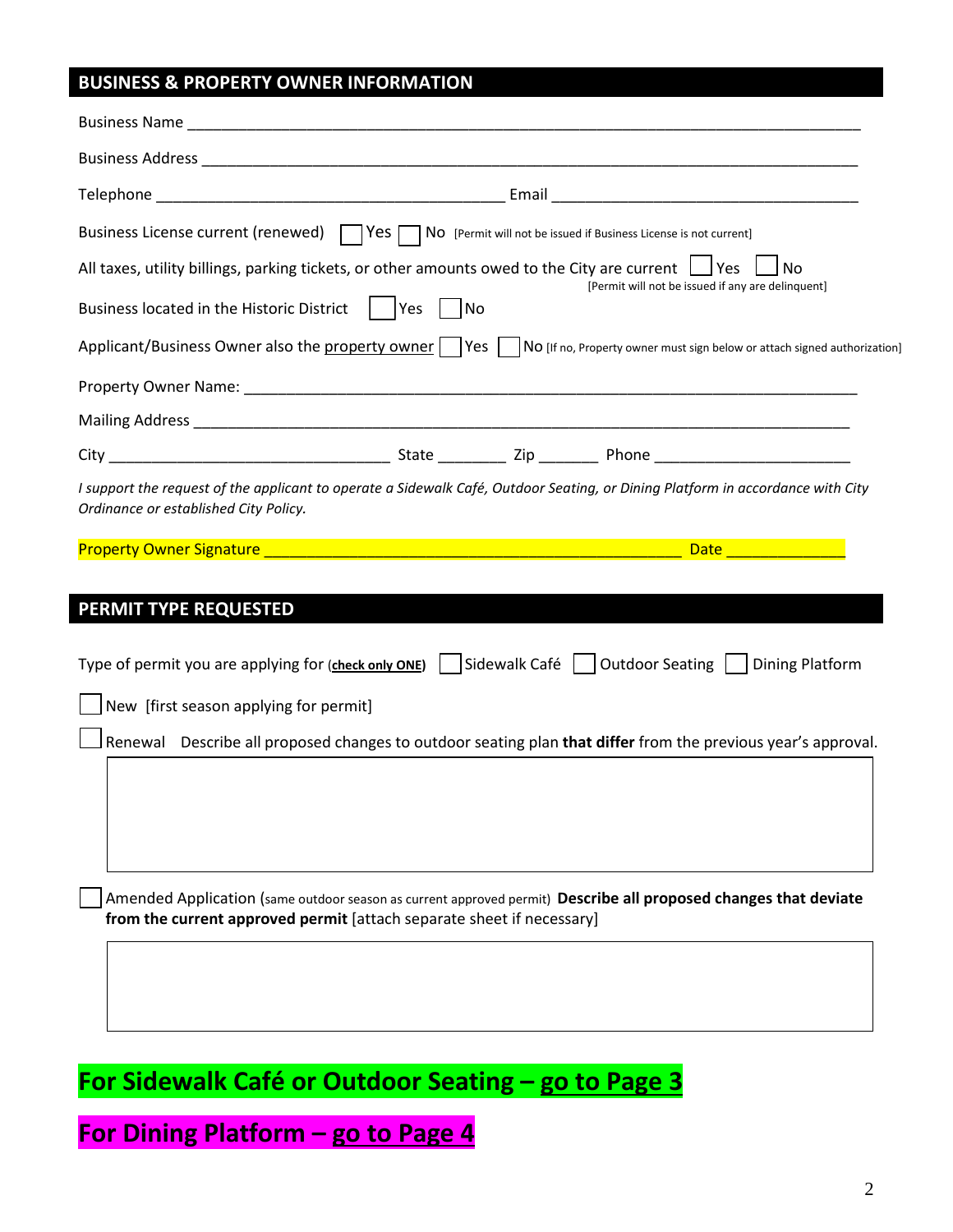| SIDEWALK CAFÉ OR OUTDOOR SEATING - complete this page                                                                                                                                                                                                                                                                                                                                            |                                                                                                                                                                       |
|--------------------------------------------------------------------------------------------------------------------------------------------------------------------------------------------------------------------------------------------------------------------------------------------------------------------------------------------------------------------------------------------------|-----------------------------------------------------------------------------------------------------------------------------------------------------------------------|
| Dimensions of City Property to be used for café/seating                                                                                                                                                                                                                                                                                                                                          |                                                                                                                                                                       |
|                                                                                                                                                                                                                                                                                                                                                                                                  |                                                                                                                                                                       |
| Outdoor seating/café location is directly in front of your business?<br>location and explain why it cannot be located in front of your business.                                                                                                                                                                                                                                                 | Yes    <br>No If No, provide address                                                                                                                                  |
|                                                                                                                                                                                                                                                                                                                                                                                                  |                                                                                                                                                                       |
| Written authorization from business where café/seating is proposed attached (required)                                                                                                                                                                                                                                                                                                           |                                                                                                                                                                       |
| Proposed layout provides for a 5 ft pedestrian clearance $\Box$ Yes $\Box$ No.                                                                                                                                                                                                                                                                                                                   |                                                                                                                                                                       |
| Describe impact to pedestrian traffic                                                                                                                                                                                                                                                                                                                                                            |                                                                                                                                                                       |
|                                                                                                                                                                                                                                                                                                                                                                                                  |                                                                                                                                                                       |
| Existing establishment signage is in compliance with the City's sign ordinance   Yes<br>* Existing establishment signage shall be in compliance with the city sign ordinance before a permit is granted.                                                                                                                                                                                         | $No*$                                                                                                                                                                 |
| Establishment serves alcohol<br>No<br>Yes<br>If yes, do you have an Outdoor Service license from the MLCC?<br>NOTE: If you do not have an Outdoor Service license from the MLCC, you must apply to the MLCC for an Outdoor Service Permit AND<br>If yes, do you have a Social District license from the MLCC?<br>If yes, do you have an Additional Outdoor Bar License from the MLCC? $\Box$ Yes | No<br><b>Yes</b><br>apply to the City of Northville Liquor License Review Committee. Contact Police Department at 248-349-5100 for information.<br> Yes <br> No<br>No |
| Proposed Occupancy Dates                                                                                                                                                                                                                                                                                                                                                                         | through                                                                                                                                                               |
| Proposed Occupancy Hours<br>(see ordinance for operating hours restrictions)                                                                                                                                                                                                                                                                                                                     |                                                                                                                                                                       |
| (see ordinance for furnishing and design standards)                                                                                                                                                                                                                                                                                                                                              |                                                                                                                                                                       |
| (see ordinance for furnishing and design standards)                                                                                                                                                                                                                                                                                                                                              |                                                                                                                                                                       |
| (see ordinance for furnishing and design standards)                                                                                                                                                                                                                                                                                                                                              |                                                                                                                                                                       |
| <b>Outdoor Covered Structure</b>                                                                                                                                                                                                                                                                                                                                                                 | No $\Box$ Yes If yes, dimensions of structure? _________________ = ____________                                                                                       |
| Outdoor Propane Fire Pit   Yes   No Note: Only propane fire pits are allowed in the Social District area                                                                                                                                                                                                                                                                                         |                                                                                                                                                                       |
| Describe additional items such as railing, posts, flower boxes, heaters, planters, etc. (see ordinance for furnishing and design standards)                                                                                                                                                                                                                                                      |                                                                                                                                                                       |
|                                                                                                                                                                                                                                                                                                                                                                                                  |                                                                                                                                                                       |

**Now Complete Pages 5 – 9**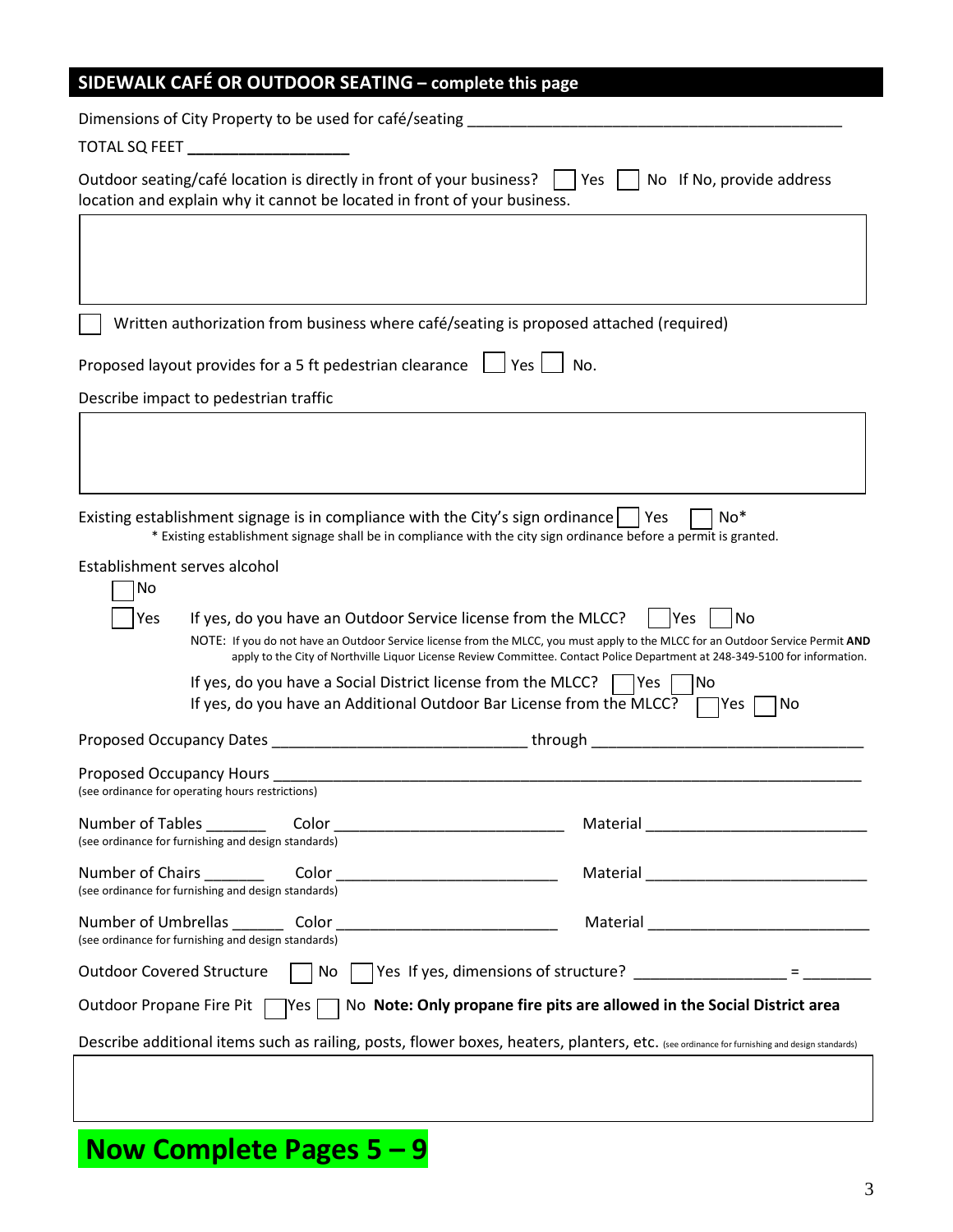# **DINING PLATFORM – complete this page**

| Dimensions of Dining Platform                                                   |                                                                                | TOTAL SQ FEET                                                                                                                                                                                                                                                              |            |
|---------------------------------------------------------------------------------|--------------------------------------------------------------------------------|----------------------------------------------------------------------------------------------------------------------------------------------------------------------------------------------------------------------------------------------------------------------------|------------|
|                                                                                 |                                                                                |                                                                                                                                                                                                                                                                            | located at |
|                                                                                 | Commercial Design Standards for Platform Dining.                               | Dining Platform design conforms to the Outdoor Dining Platform Requirements and Guidelines and the<br>No**<br>∏Yes<br>**Requirements and guidelines are available on the City's website. Any deviations require City Council and/or Historic District Commission approval. |            |
|                                                                                 | Proposed layout provides for a 5 ft pedestrian clearance                       | Yes<br>No                                                                                                                                                                                                                                                                  |            |
| Describe any impact to pedestrian traffic                                       |                                                                                |                                                                                                                                                                                                                                                                            |            |
|                                                                                 |                                                                                |                                                                                                                                                                                                                                                                            |            |
|                                                                                 | Existing establishment signage is in compliance with the City's sign ordinance | $No*$<br>lYes<br>* Existing establishment signage shall be in compliance with the city sign ordinance before a permit will be granted                                                                                                                                      |            |
| Establishment serves alcohol                                                    |                                                                                |                                                                                                                                                                                                                                                                            |            |
| No                                                                              |                                                                                |                                                                                                                                                                                                                                                                            |            |
| Yes                                                                             | If yes, do you have an Outdoor Service license from the MLCC?                  | Yes<br>l No                                                                                                                                                                                                                                                                |            |
|                                                                                 |                                                                                | NOTE: If you do not have an Outdoor Service license from the MLCC, you must apply to the MLCC for an Outdoor Service Permit AND<br>apply to the City of Northville Liquor License Review Committee. Contact Police Department at 248-349-5100 for information.             |            |
|                                                                                 | If yes, do you have a Social District license from the MLCC? $\Box$ Yes        | No<br>If yes, do you have an Additional Outdoor Bar License from the MLCC? $\Box$ Yes                                                                                                                                                                                      | No.        |
|                                                                                 |                                                                                | Proposed Occupancy Dates ___________________________________through ________________________________                                                                                                                                                                       |            |
| Proposed Occupancy Hours<br>(see ordinance for hours of operating restrictions) |                                                                                |                                                                                                                                                                                                                                                                            |            |
| Number of Tables Color                                                          | (see ordinance or policy for furnishing and design standards)                  | Material                                                                                                                                                                                                                                                                   |            |
|                                                                                 | (see ordinance or policy for furnishing and design standards)                  |                                                                                                                                                                                                                                                                            |            |
|                                                                                 | (see ordinance or policy for furnishing and design standards)                  |                                                                                                                                                                                                                                                                            |            |

Describe additional items such as railing, posts, flower boxes, planters, heaters, etc. (see ordinance/policy for design standards)

# **Now Complete Pages 5 – 9**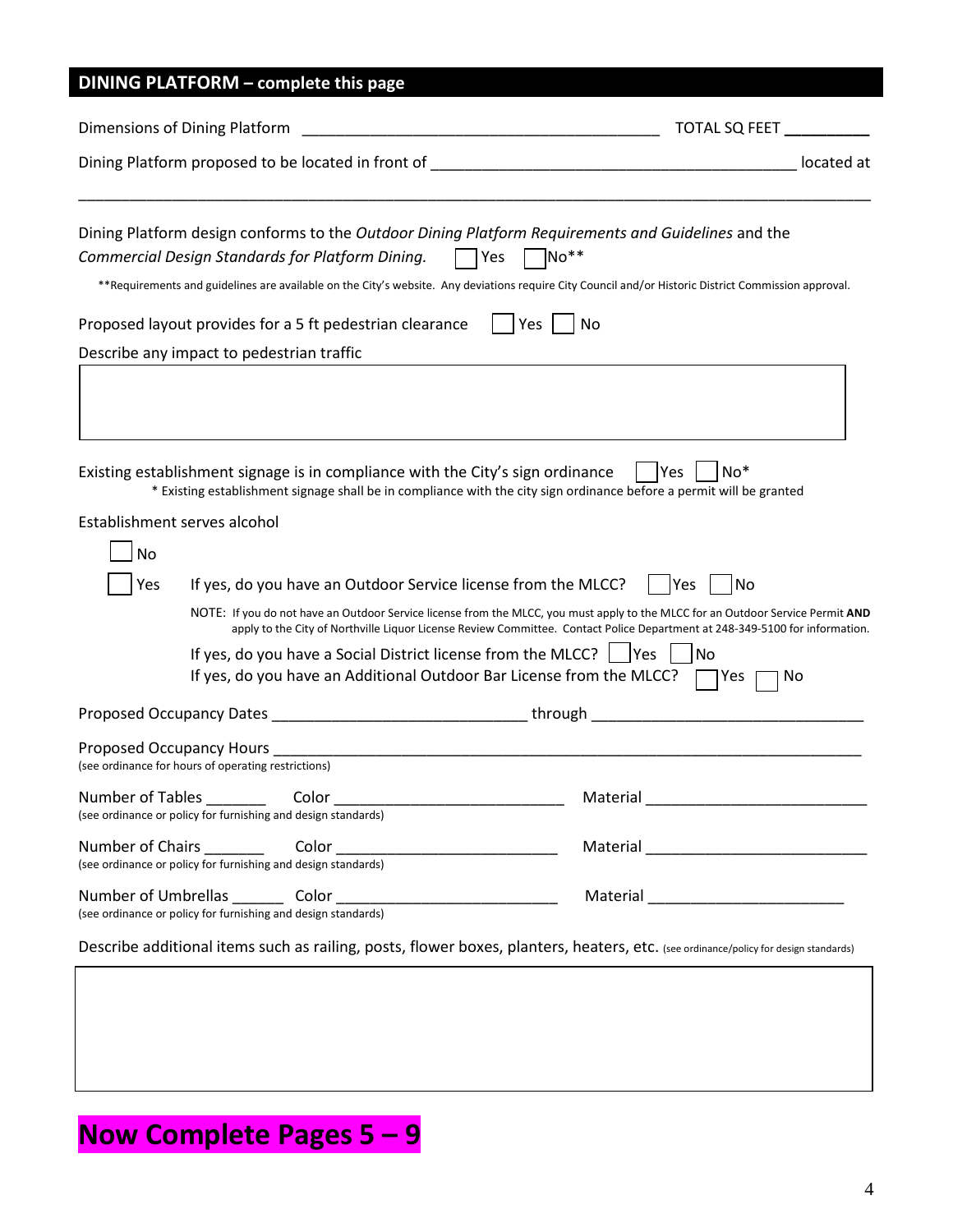## **OUTDOOR SEATING AND ACCESSIBILITY**

All outdoor seating, dining platforms, and sidewalk cafes must comply with the applicable sections of Chapter 11 of the most recent adopted version of the Michigan Building Code pertaining to outdoor seating and accessibility. Contact the Building Official at 248-349-1300 ext. 2709 with questions pertaining to this requirement.

## **INSURANCE REQUIREMENTS & HOLD HARMLESS AGREEMENT**

#### **Certificate of Insurance**

- \$1M per occurrence General Liability (ALL applicants)
- \$1M per occurrence Liquor Liability (if serving alcohol)
- Proof of a Valid Workers Compensation policy with statutory minimum limits

#### **Required Information for Certificate of Insurance**

Your insurance company must submit a valid Certificate of Insurance with the following information:

- Certificate Holder: City of Northville, 215 W. Main Street, Northville, MI 48167
- The City of Northville named as an additional insured on all applicable policies
- Certificate signed and dated by the authorized agent
- Questions from your insurance agent should be emailed to [dmassa@ci.northville.mi.us](mailto:dmassa@ci.northville.mi.us)

#### **Endorsement for Additional Insured**

- The Certificate of Insurance must be accompanied by a copy of your policy Endorsement(s). This is a separate document from the Certificate of Insurance.
- The policy Endorsement may be provided on a separate form, or be found in a section of your insurance policy that recognizes the City of Northville as an additional insured for all applicable policies.
- Endorsements that solely mention a lease, rental, or permit for a governmental subdivision are not accepted.

#### **Hold Harmless Agreement**

• The Hold Harmless Agreement attached as part of this Application for Outdoor Seating, Sidewalk Café or Dining Platform Permit must be executed and returned with the Application.

## **SITE DEVELOPMENT PLAN - required**

ALL applicants must submit a detailed site development plan with their application. See applicable ordinance or adopted policy for further information.

Use the attached Site Plan template OR provide a scale site plan (i.e. architectural plan). Applications that do not provide a scaled and detailed site plan will be returned and a permit shall not be issued.

#### **Sidewalk Café and Outdoor Seating Site Development Plan Requirements**

- 1. A scale drawing of the sidewalk café, outdoor seating, or platform dining.
- 2. The plan must include the location of all tables, chairs, planters, fire pits, benches, heaters, landscaping, railings, umbrellas, hydrants, street lighting, and all other structures.
- 3. The plan must show the relationship of the outdoor dining area to the building entrance and neighboring businesses.

#### **Dining Platform Site Development Plan Requirements**

- 1. A scale drawing of the sidewalk café, outdoor seating, or platform dining.
- 2. The plan must include the location of all tables, chairs, planters, fire pits, benches, heaters, landscaping, railings, umbrellas, hydrants, street lighting, and all other structures.
- 3. The plan must show the relationship of the outdoor dining area to the building entrance and neighboring businesses.
- 4. Design elements that will sufficiently distribute weight so as to not cause damage to asphalt street.
- 5. Platform height above sidewalk level at curb and street.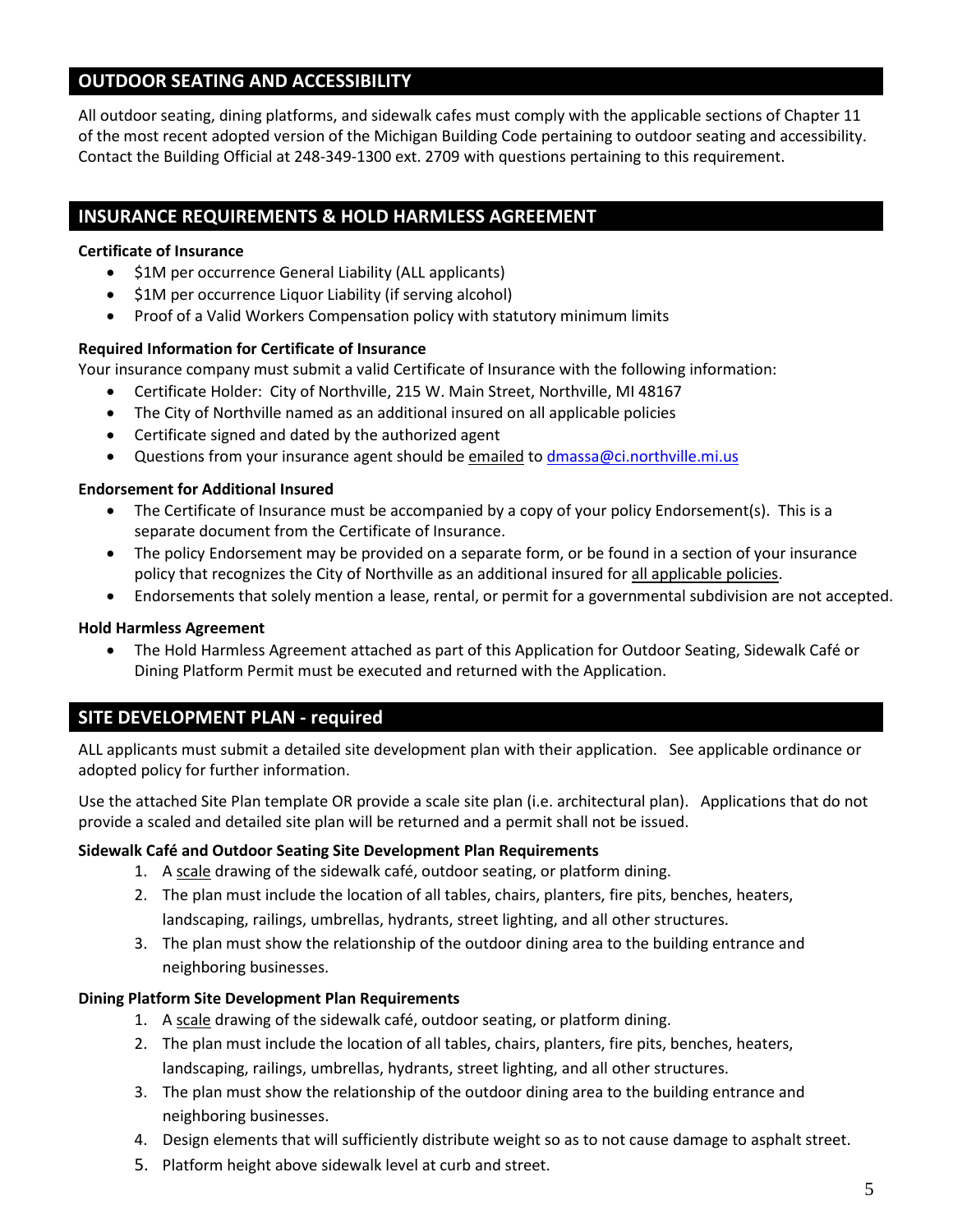**DETAILED SITE PLAN for \_\_\_\_\_\_\_\_\_\_\_\_\_\_\_\_\_\_\_\_\_\_\_\_\_\_\_\_\_\_\_\_\_\_\_\_\_\_\_\_\_\_ (name of business)**

Include all tables, chairs, umbrellas, railings, planters, A-frame signs, etc. that you plan to place and use as part of your outdoor seating, sidewalk café, or dining platform. Also, you must include ALL other street furnishings, fixtures, cross walks, etc. that currently exist in the area such as street lamp posts, trash receptacles, benches, planters, fire hydrants, cross walks, etc. A minimum of 5 ft. clearance for pedestrians is required and must be shown. All crosswalks must remain clear and unobstructed. Contact the Building Official at 248-349-1300 ext 2709 with any questions. The site plan submitted must be to scale or the application will be denied as incomplete. **SCALE: 1" = 5 feet**

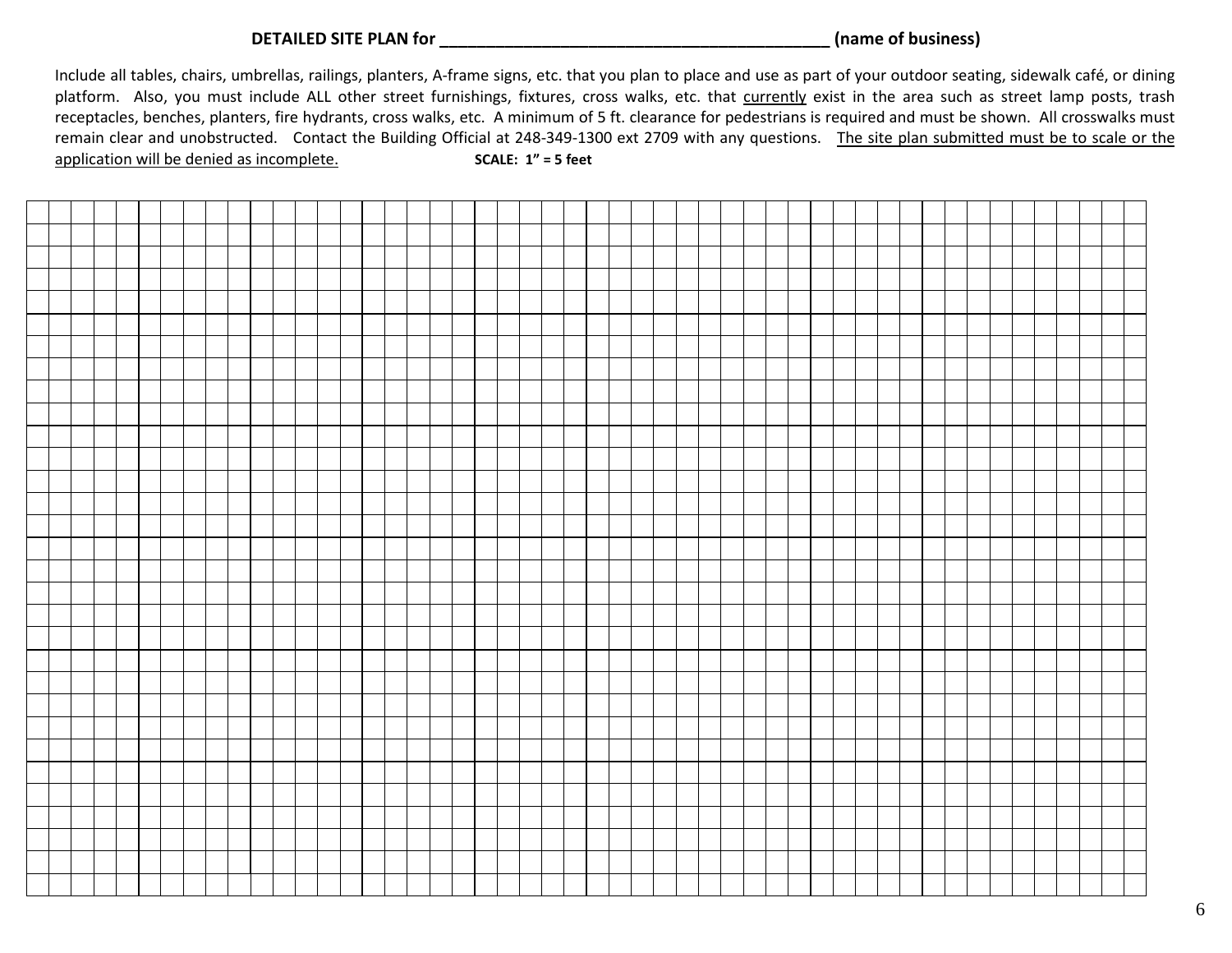#### **Agreement to Assume All Risks, Indemnify and Hold Harmless**

| To the fullest extent permitted by law, the                                                                                      | assumes all |
|----------------------------------------------------------------------------------------------------------------------------------|-------------|
| risks and agrees to defend, pay on behalf of, indemnify, and hold harmless, the City of Northville, including all of its elected |             |
| and appointed officials, all employees and volunteers, all boards, commissions, and/or authorities and their board members,      |             |
| employees, volunteers, and any others working on behalf of the City of Northville, against any and all claims, demands, suits,   |             |
| or loss, including all costs connected therewith, including but not limited to attorney fees, and for any damages which maybe    |             |
| asserted, claimed, or recovered against or from the City of Northville, and any of its elected and appointed officials, all      |             |
| employees and volunteers, all boards, commissions, and/or authorities and their board members, employees, and volunteers         |             |
| and others working on behalf of the City of Northville, by reason of personal injury, including bodily injury or death, and/or   |             |
| property damage, including loss of use thereof, which arise out of or are in any way connected with or which are alleged to      |             |
| arise out of or alleged to be in any way connected with the                                                                      |             |
|                                                                                                                                  |             |

event, to be held on including, but not limited to, any negligence or alleged negligence on the part of the City of Northville.

Signature of person authorized to execute this agreement:

Print Name:

Signature: Date Date Date Date Date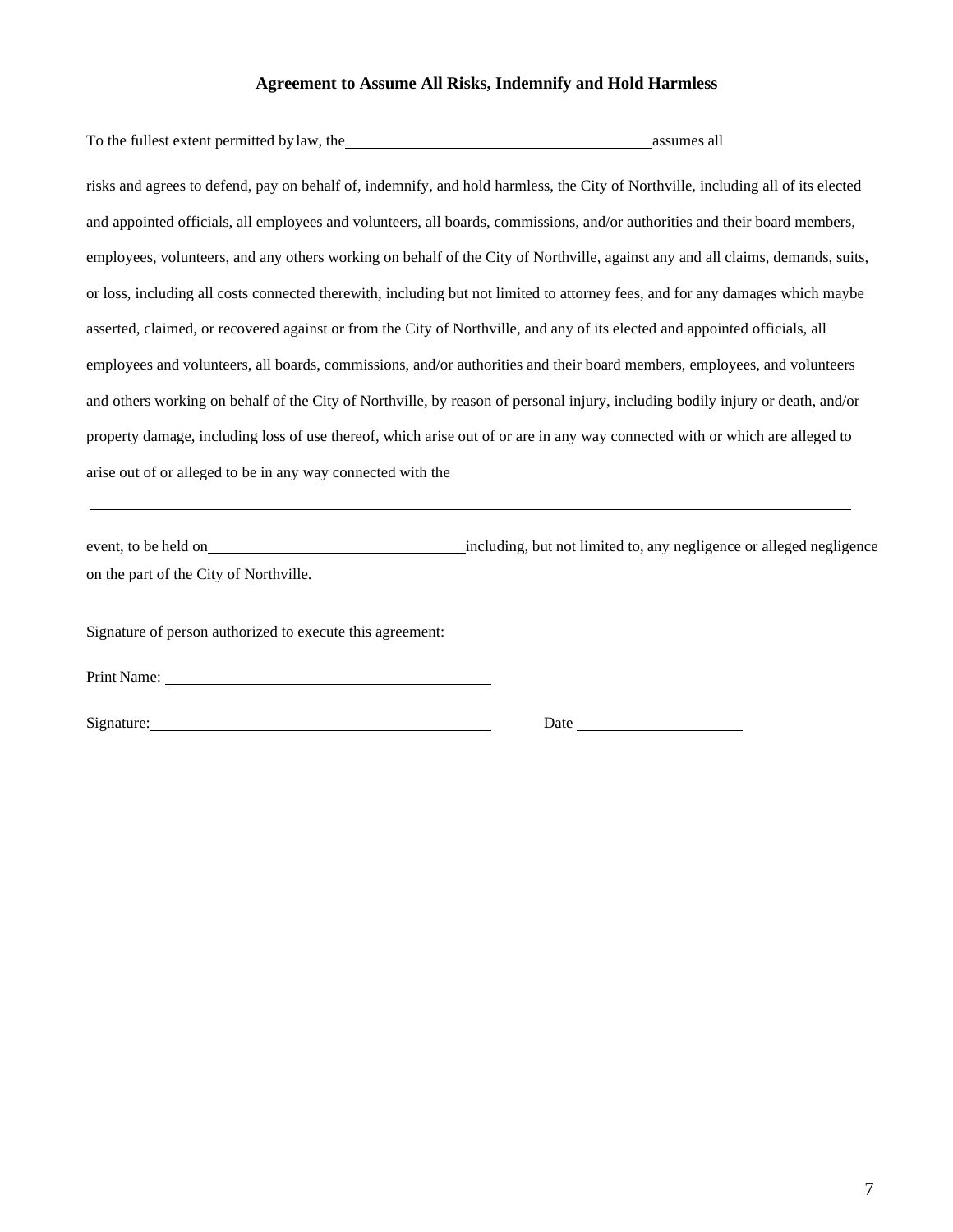#### **FEE SCHEDULE (Application fees are non-refundable. Square Footage Fee refundable upon denial only)**

| <b>Annual Application Fee:</b>  | \$75.00                                                        |
|---------------------------------|----------------------------------------------------------------|
| <b>Amended Application Fee:</b> | \$45.00 (same permit year / request to amend approved permit). |

Applicant may choose to apply for an 8-month permit or a 12-month permit. Note the increase in the square footage costs reflect the cost of the additional 4 months, for a full year permit.

# **NEW OR RENEWAL APPLICATION**

|               | \$ 75.00 Application Fee                          | 8-Month Permit from March 1, 2021 - November 1, 2021 (8 months)                                                     |
|---------------|---------------------------------------------------|---------------------------------------------------------------------------------------------------------------------|
| $\zeta$       | Fee - Alcohol Service<br><b>OR</b>                |                                                                                                                     |
| \$            | Fee - No Alcohol Service<br><b>OR</b>             |                                                                                                                     |
| $\frac{1}{2}$ |                                                   |                                                                                                                     |
| \$_           | Total Amount Due - Payable to City of Northville  |                                                                                                                     |
|               | \$ 75.00 Application Fee                          | 12-Month permit from March 1, 2021 - February 28, 2022 (12 months)                                                  |
| $\zeta$       | Fee - Alcohol Service<br><b>OR</b>                | $(\_\_\_\_$ total sq.ft. X \$2.25 = $\_\_\_\_\_$                                                                    |
| $\frac{1}{2}$ | <b>OR</b>                                         | Fee - No Alcohol Service $($ __________total sq.ft. x \$1.50 = ____________)                                        |
| $\zeta$       |                                                   |                                                                                                                     |
| \$.           | Total Amount Due - Payable to City of Northville  |                                                                                                                     |
|               |                                                   | Completed Application - including required signature on page 9                                                      |
|               | Detailed Site Development Plan - must be to scale |                                                                                                                     |
|               |                                                   | Property owner written authorization [required if applicant is not the property owner]                              |
|               |                                                   | Property owner written authorization [required for café/seating location that is not directly in front of business] |
|               |                                                   | Certificate of Insurance [for all applicable coverages - see Insurance Requirements section]                        |
|               |                                                   | Policy Endorsement - separate document from the Certificate of Insurance                                            |
|               | <b>Signed Hold Harmless Agreement</b>             |                                                                                                                     |
|               |                                                   |                                                                                                                     |
| Fee           |                                                   |                                                                                                                     |

- \$ 45.00 Amended Application Fee (payable to *City of Northville)*
	- Completed Application

**Revised** Detailed Site Development Plan

**Signature required on page 9 – application will be returned for missing signature**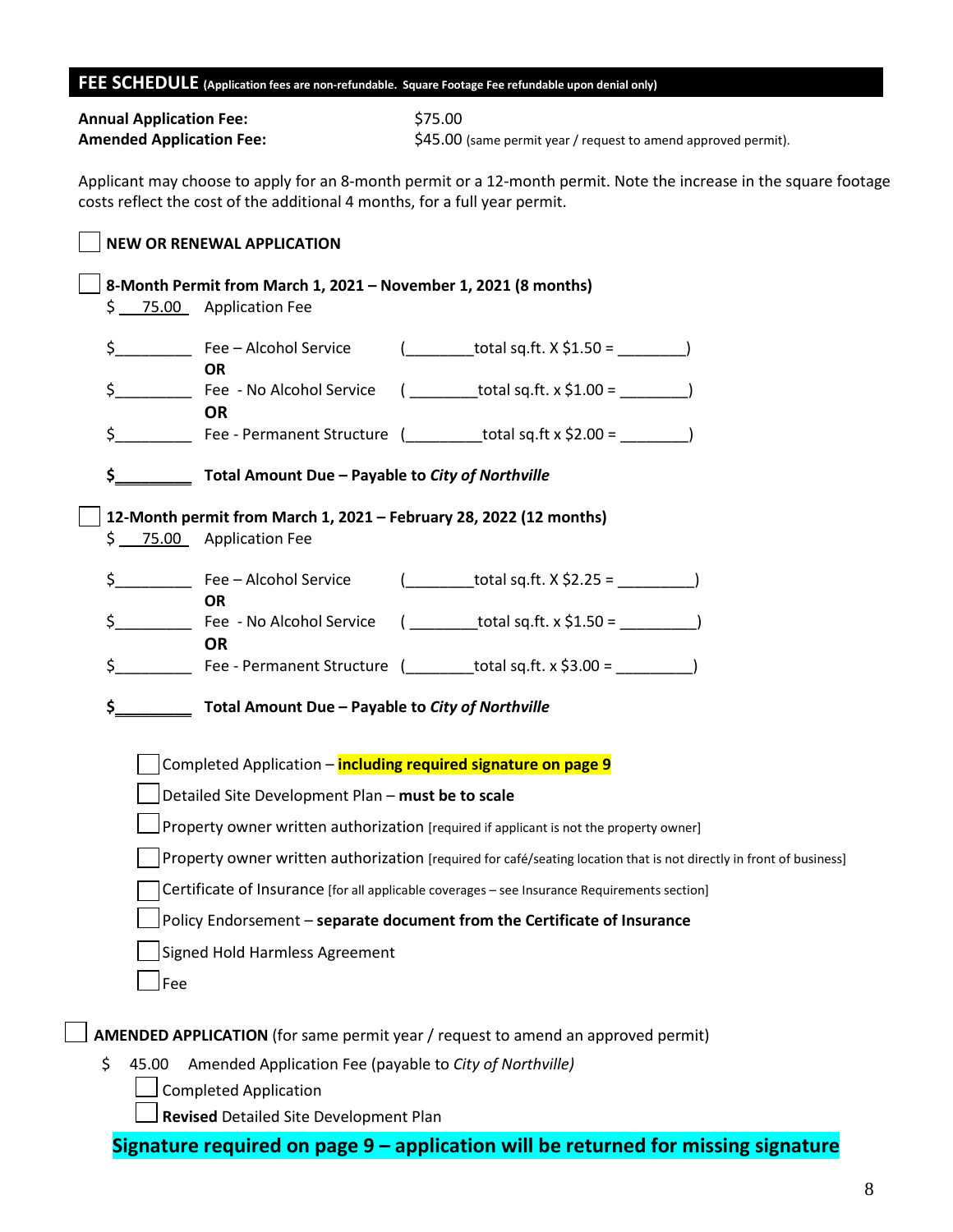## **SIGNATURE CERTIFICATION – must be signed by the business owner**

*The business owner hereby expressly acknowledges and agrees that by signing this document, the foregoing information is true and complete to the best of their knowledge. The business owner agrees to adhere to the City's Sidewalk Café and Outdoor Seating ordinance and all adopted policies. The business owner will comply with the applicable sections of Chapter 11 of the most recent adopted version of the Michigan Building Code pertaining to outdoor seating and accessibility. The business owner understands that an outdoor seating permit shall not be issued if these requirements cannot be met. The business owner agrees to name the City of Northville as an additional insured on all applicable insurance policies as required by this application and City Ordinance and provide evidence of the same.*

**Business Owner \_\_\_\_\_\_\_\_\_\_\_\_\_\_\_\_\_\_\_\_\_\_\_\_\_\_\_\_\_\_\_\_\_\_\_\_\_\_\_\_\_\_\_\_\_\_\_\_\_ Date\_\_\_\_\_\_\_\_\_\_\_\_\_\_\_\_\_\_\_\_**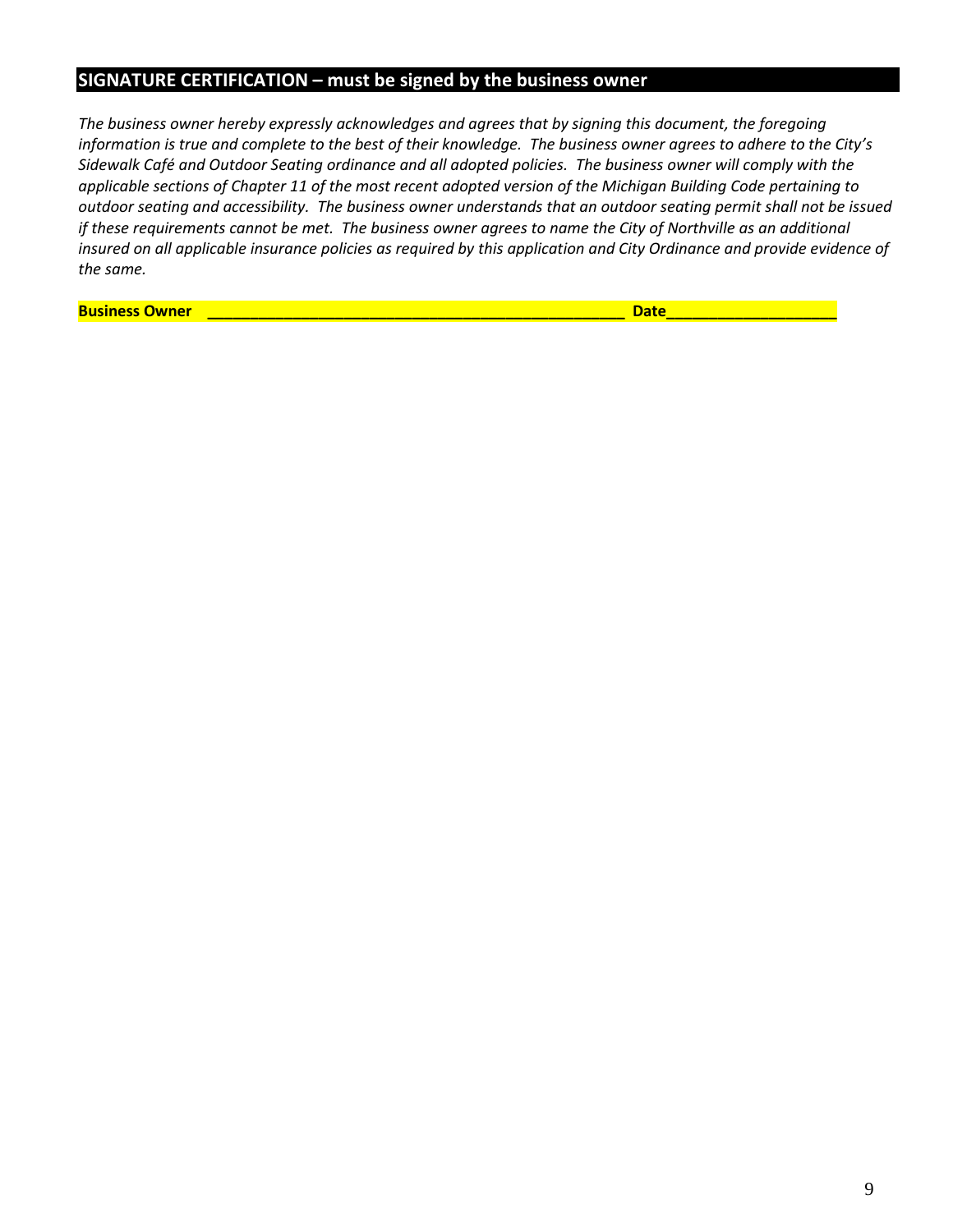# **OFFICE USE ONLY**

| <b>POLICE DEPARTMENT</b>                                                                                                     |  |
|------------------------------------------------------------------------------------------------------------------------------|--|
| MLCC Permit for outdoor alcohol sales $ $   Yes $ $   No     N/A<br>Previous Permit Violations     Yes     No                |  |
|                                                                                                                              |  |
|                                                                                                                              |  |
| Recommend: $\Box$ Approval<br>Denial                                                                                         |  |
| <b>FINANCE DEPARTMENT</b>                                                                                                    |  |
| Utility Bill   Current   Delinquent Taxes   Current   Delinquent A/R   Current   Delinquent                                  |  |
|                                                                                                                              |  |
|                                                                                                                              |  |
| <b>DEPARTMENT OF PUBLIC WORKS</b>                                                                                            |  |
| Negative impact on pedestrian access $\Box$ Yes $\Box$ No                                                                    |  |
|                                                                                                                              |  |
|                                                                                                                              |  |
|                                                                                                                              |  |
| DOWNTOWN DEVELOPMENT AUTHORITY                                                                                               |  |
| Site Plan is accurate $\Box$ Yes $\Box$ No Site Plan conforms to ordinance/policy $\Box$ Yes $\Box$ No $\Box$ Changes needed |  |
|                                                                                                                              |  |
|                                                                                                                              |  |
|                                                                                                                              |  |
| Recommend:   Approval   Denial                                                                                               |  |